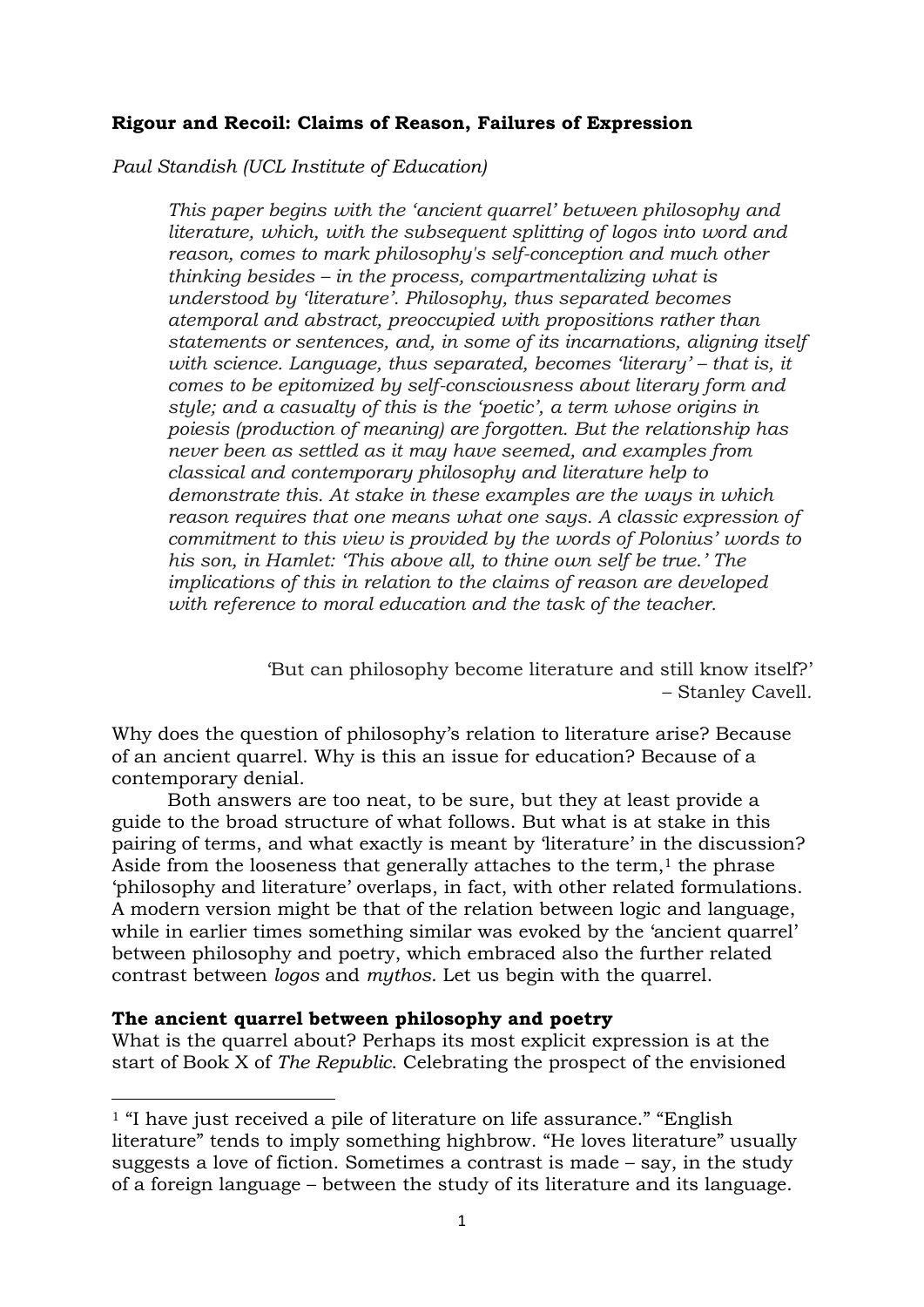city, Socrates remarks again on its exclusion of the poets. The crucial reason for their condemnation emerges within a more general suspicion of poetry's power to stimulate emotion and so, potentially, to distort judgement and generate illusion. This danger has a distinctively political hue because the stirring of emotion will be the means of a bad politics, whether in service of tyranny or of democracy (in the debased form in which it is conceived in *The Republic*). The exclusion here can be taken to refer to art more generally because it is focused above all on art that is mimetic. Mimetic art is objectionable because it presents copies of copies of real things – the most real things being the ideal forms. The table in front of me is a contingent manifestation of the idea of the table, a drawing of the table being at a further remove from that ideal form. Although it is salutary to ponder the overwhelming presence of images (copies of real things) today, the metaphysics of Platonism is is scarcely taken seriously today, and so it is rather the power of literature to stimulate emotion and potentially distort judgement that has had the more significant legacy in what remains of the quarrel today.

The reference, in the ancient quarrel, to 'poetry' rather than 'literature' reflects in the first place the fact that literature in classical Greece<sup>2</sup> simply was, to all intents and purposes, poetic in form; and, notwithstanding the importance of writing in that tradition, the oral tradition of presentation and transmission should not be overlooked. So this in a sense justifies the name, and that name would certainly not have connoted anything marginal, let alone, say, genteel or 'precious', in the way that contemporary usage of the phrase might. Works of literature are, after all, one of the ways in which a culture or a people make sense of their world, and it is difficult to imagine a civilisation for which this was not true in some degree. They offer the means of seeing things as a whole, rather than from some more technically specialised point of view.

The more important point, however, is that poetry was understood as a form of *poiesis* – that is, as a form of production: poetry could not have been simply a description of the world for the very term implies the creation, composition, or calling forth of something new. In this respect it contrasts with *diairesis*, which refers to ways of thinking that involve division and classification, a contrast brought out in Plato's dialogue *The Statesman*. It is difficult to see how thinking could take place without such processes of division, but their necessity and the orderliness they introduce can obscure the more dynamic tendencies implied by *poiesis*. The issue here is not the familiar one between "lumpers" and "splitters", given prominence by debates in the taxonomical sciences, although a valuable outcome of such controversies is indeed their demonstration of the provisional and, in a sense, heuristic nature of classifications (see Standish, 2017).

The point can be made clearer by reference to yet a further distinction, this time from Blaise Pascal, between the *esprit géométrique* and the *esprit de finesse*. While the former orientation is appropriate to division, analysis,

<sup>&</sup>lt;sup>2</sup> Of course, this is too sweeping a statement. Whatever the continuities, the works that fall under the loose heading 'classical Greece' span a number of centuries and different ways of life and world-views.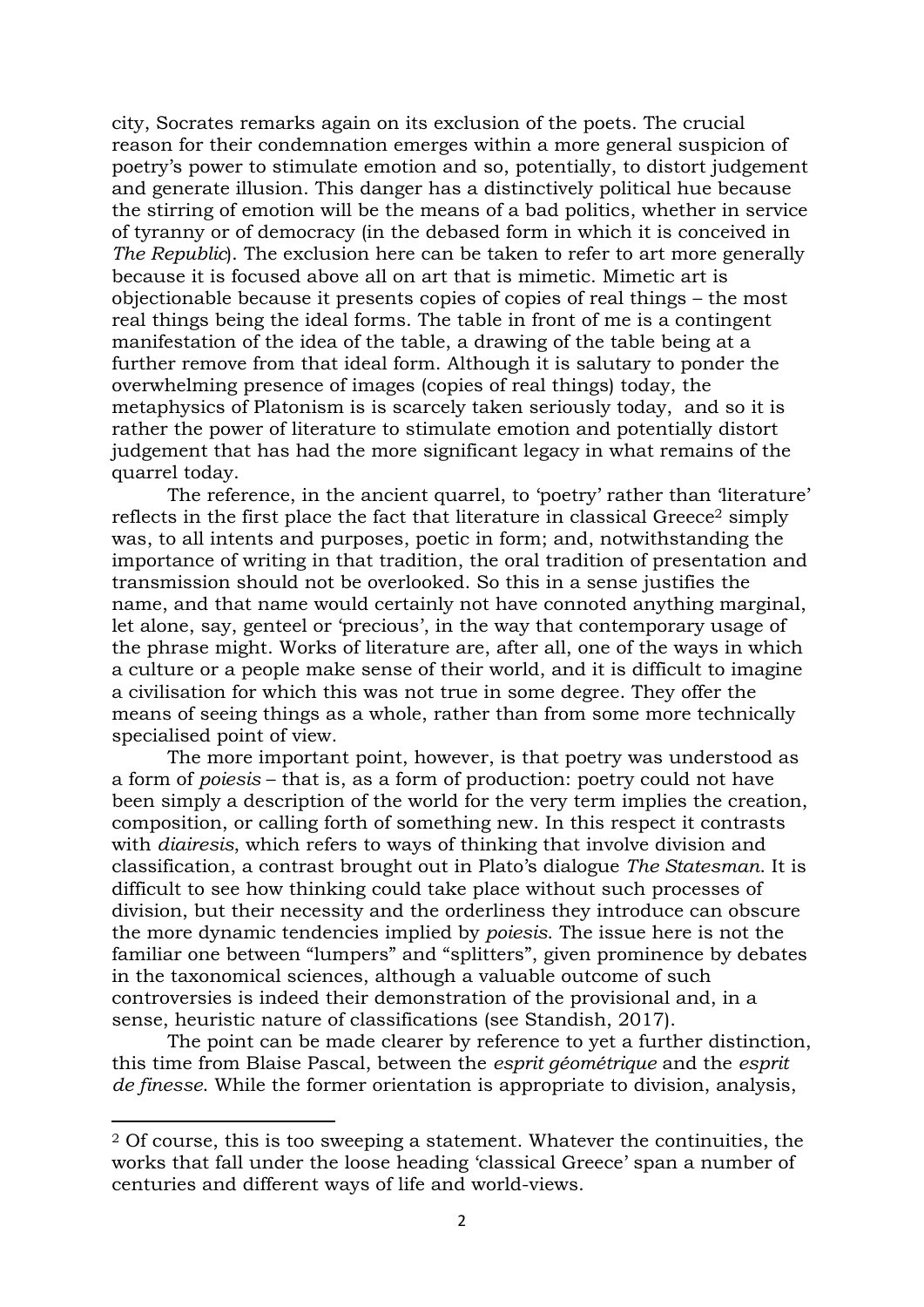and classification, the latter involves a response in circumstances where there is no appropriate means of measurement or calculation and where perception involves one's being affected before one can begin to reason more systematically. This being affected must be part of what it takes to reason in the first place, the very factor that gives calculation its point and crucial to the whole in which the distinction between philosophy and poetry comes to light.

Yet a further distinction arises in Socrates' discussion of such matters, however, and although this may at first sight seem to rest at a tangent to the main concerns here, it warrants acknowledgement. This emerges most clearly in the now famous final pages of the *Phaedrus*, where Socrates recounts the myth of the invention of writing. The myth lays the way for Socrates' assertion that writing is a dangerous invention, which, rather than providing an aid to memory as promised, will lead to its destruction.<sup>3</sup> The animus of Socrates' condemnation is directed especially at the indirectness of writing. Words in writing will be like orphaned children, with no one to protect them. They may fall into the wrong hands. Who knows what will happen to them? By contrast, there is a directness to speech that secures meaning: the author's intention is realised in the mind of the listener. This directness of speech reflects the immediacy of one's thoughts to oneself.

I shall not dwell at length on the exposition of the development of these themes in Plato's writings, because this is the subject of Richard Smith's 'The ancient quarrel and the dream of writing', also in this special issue. It is appropriate to sketch, however, the principal lines of objection to the picture provided thus far, before directing the discussion towards two main themes.

The first of these concerns the point just raised. Socrates' assumption of the immediacy of thought is, at first sight, natural enough, but it ignores the facts that our thoughts come to us overwhelmingly in the form of words and that those words are derived from the public circulation of signs, into which, as small children, we are initiated: our thoughts depend upon something that is already out there, on sounds and marks that can only function as they do if they extend beyond the circumstances of our immediate acquaintance with them, through occasions of use that we can never know or control. Hence, the indirectness that Socrates fears in writing is a necessary condition also of speech – and, that is, of thought itself.

Socrates' blindness to this is matched by the blinkered nature of the mainstream reception of Plato's writings, which Smith criticises at length and in convincing detail. Let me be more succinct. The tendency to refer to "Plato's thinking" flies in the face of the fact that Plato, in virtually all his writings, does not speak to the reader directly but presents dialogues in which Socrates is the main protagonist. Hence, it can reasonably be said that we do not actually know what Plato thought. At the same time this seems a partial exaggeration. The fact that Plato gives so much space to the demonstration of Socrates' way of thinking and to the exposition of his ideas surely indicates that he values them and subscribes to them at least in part;

<sup>&</sup>lt;sup>3</sup> For a full discussion see 'The Learning Pharmacy' in Blake, Smeyers, Smith and Standish, 1998.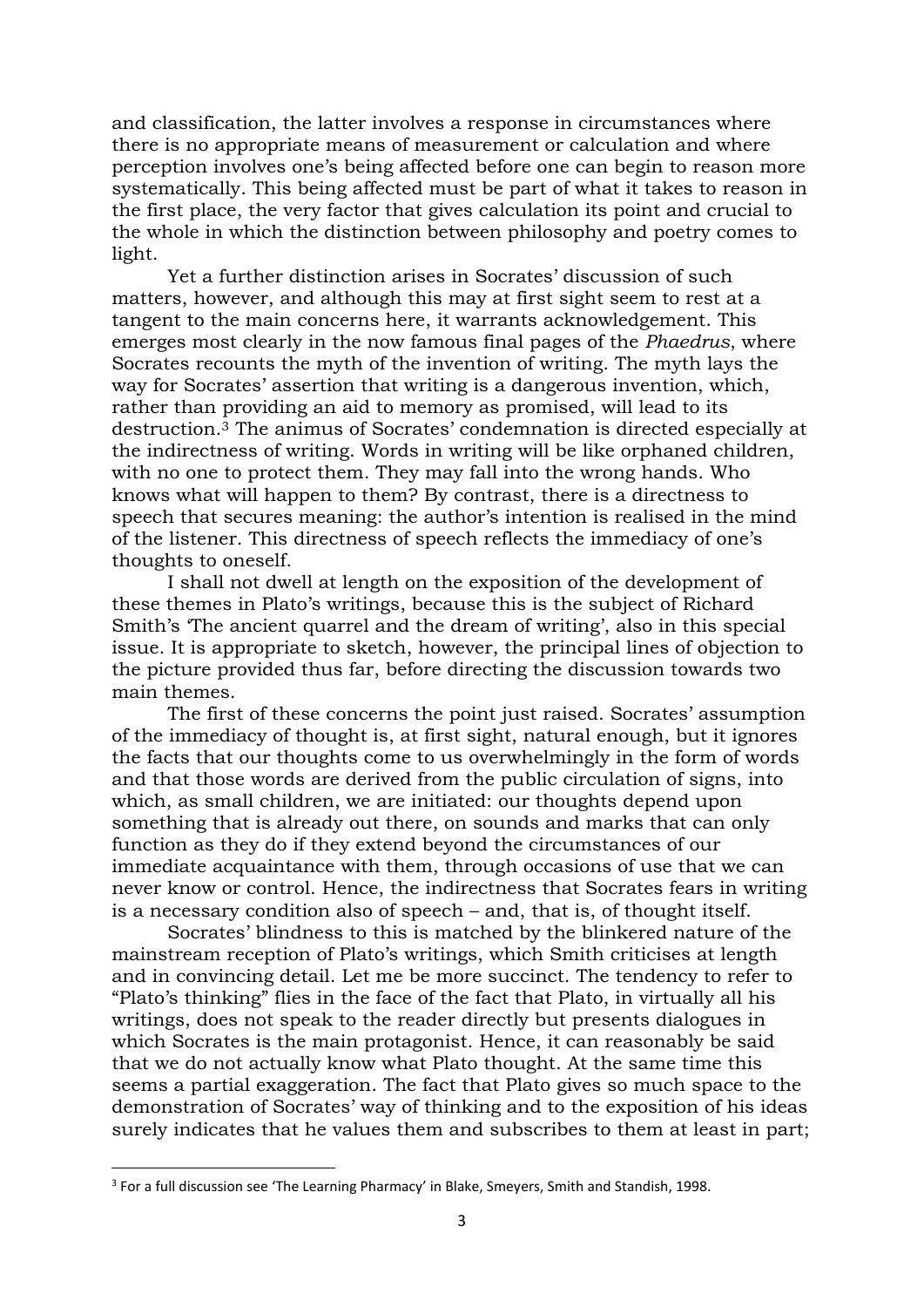but equally it would be a mistake to miss the ways in which these ideas are occasionally subverted or upstaged in the drama of their presentation. There is the obvious irony that Socrates does not write and Plato does – an irony that stares the reader in the face in the condemnation of writing. And it is plainly the case also that the indirectness in Plato's approach to the reader through dramatic form contrasts with Socrates' insistence on the importance of direct communication of ideas. The fact that they are presented in drama is crucial, as this allows the playing off of one point of view against another, sometimes in order to lead convincingly to a conclusion but sometimes also to leave the matter unresolved or to allow the argument to run into the sand.

These differences already raise questions concerning forms of expression in philosophy, and while the centrality of writing is now unquestionable, questions of style have in some ways gained a new prominence. Let us take an example.

### **'To be' in translation**

In a highly influential manifestation of the quarrel in modern times, literature is rendered suspect in the light of a high point in empiricism. In this, it is not just that facts are to be contrasted with values, the former belonging to the realm of the objective, the latter to that of the (merely) subjective. The truth of a proposition is to be tied to the practice of testing, such that if there is not means of testing, the proposition is without sense.

Few philosophy books have had the impact of AJ Ayer's *Language, Truth, and Logic*. Published in 1936, it was an exposition of the idea of verificationism, the philosophy that Ayer had acquired from his encounter with the Vienna Circle, which was in turn refracted through his inheritance of the philosophy of Bertrand Russell and, perhaps in particular, of Russell's 'theory of descriptions'. A part of what motivates Ayer's book is the aspiration to overcome the imprecision of ordinary language in order to provide a robust means of reasoning and access to the truth. Hence, in seeking to give an account of what a complete *philosophical* description of any language would consist in, Ayer claims that it would involve enumerating the types of sentence that were significant in that language and displaying the relations of equivalence that held between sentences of different types. Relations of correspondence between types of sentence and exchangeability between symbols in the respective sentences would mean that substitutions or 'translations' could take place without changing a significant sentence into a piece of nonsense. In the case of the 'theory of descriptions', then, the fact that the language in question is English is said to be largely immaterial, while whether the sentences in question are in speech or writing is irrelevant. Ayer goes on to emphasise that what makes two signs constitute elements of the same symbol is not merely an identity of form, but also an identity of usage. Thus, he explains:

if we were guided merely by the form of the sign, we should assume that the 'is' which occurs in the sentence 'He is the author of that book' was the same symbol as the 'is' which occurs in the sentence 'A cat is a mammal'. But, when we come to translate the sentences, we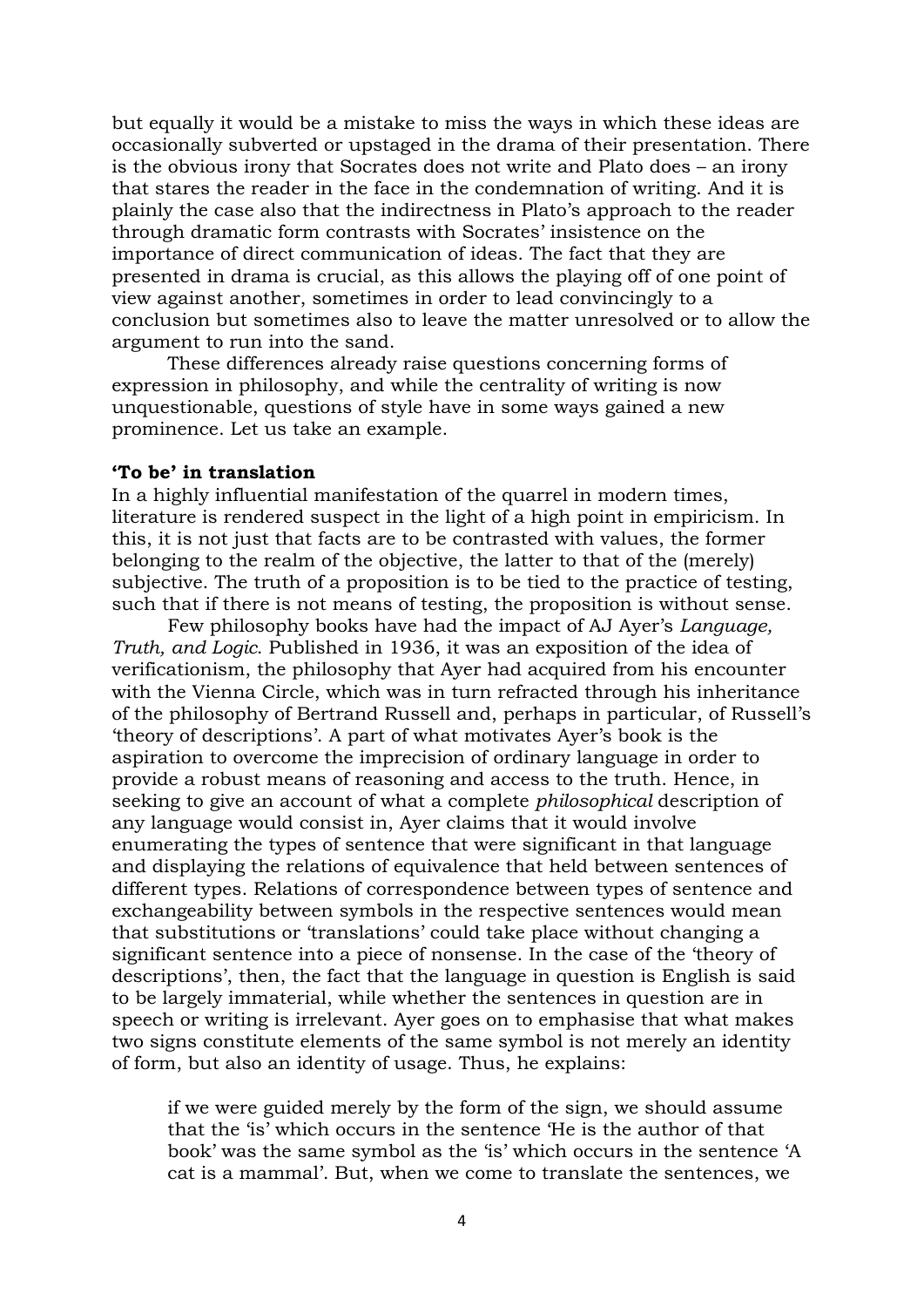find that the first is equivalent to 'He, and no one else, wrote that book', and the second to 'The class of mammals contains the class of cats'. And this shows that, in this instance, each 'is' is an ambiguous symbol which must not be confused with the other, nor with the ambiguous symbols of existence, and class-membership, and identity, and entailment, which are also constituted by signs of the form 'is' (p. 52).

It is obvious that the range of ambiguity attaching to terms in a natural language extends beyond the usage of the verb 'to be' and the kinds of confusion in reasoning this can generate. Moreover, it would be a mistake to understand the point of concern here as confined to strikingly ambiguous terms such as 'bank' (the place where the money is kept/the land immediately on each side of the river). For it is questionable how far the relations of correspondence and equivalence that are sought do in fact exist. Ayer's aspiration is to secure meaning in such a way that the machinery of logic can function efficiently and, hence, to ensure the cogency of our reasoning. Ambiguity is presented as a threat to meaning in natural language that can be overcome by the 'translation' of the language in question into one that is more philosophically robust.

But, like it or not, philosophers are condemned to express their ideas in language. Even logic, which rides on the back of language, is itself a literary form – with its characteristic marks and expressions, and with its unavoidable rhetorical effects. Ayer's in many respects admirable prose is not realised in defiance of literary form but through sensitivity to rhetorical effects. Even the most technical language has its rhetorical force. A technical manual will set out to avoid any ambiguity or allusiveness, and it will simultaneously carry its message of precision and reliability. Even the spreadsheet has its rhetorical form. It is difficult to read the lines above without a powerful sense of the tonality of Ayer's writing, something savoured by advocates of a particular analytical style. And philosophers from William James to Cornel West have remarked on the importance of tonality to philosophy of distinction.<sup>4</sup>

## **Philosophy and dramatic form**

<sup>4</sup> In a letter to George Santayana, William James expresses despair regarding 'the grey-plaster temperament of our young PhDs, boring each other at seminaries, writing those direful reports of literature in the *Philosophical Review* and elsewhere, fed on "books of reference" and never confounding "Aesthetik" with "Erkenntnistheorie"' (James, in Rorty, 2009, p. 136). West writes: 'All the philosophers of darkness, I think, very much like the artists of darkness, are going to be relevant for the twenty-first century. Paul Celan's poetry is going to be central in the next century, Kafka central, Hardy central, the Schellings and Schopenhauers. Not because their conclusions are convincing, but [by] the nature of their wrestling. There's a sense in which in analytic philosophy we overlook the tonality of the philosopher, and the Schellings and Schopenhauers and Kierkegaards will come back because of their tonality  $\dots$  (West, in Upham, 2002, p. 117).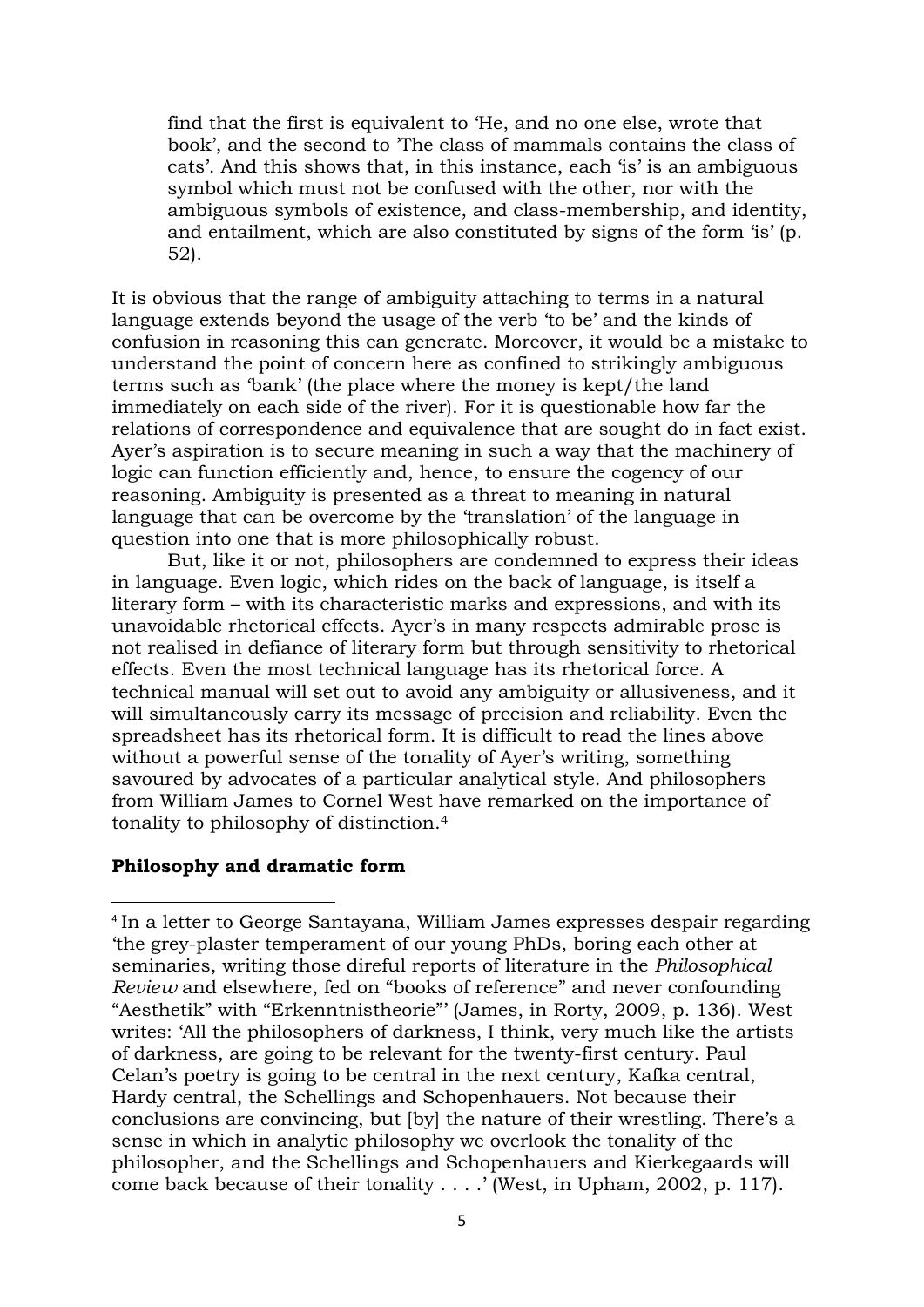When Timothy Williamson wrote his *Tetralogue: I'm Right, You're* Wrong (2015), he adopted the form of a dialogue in order to lead the through a series of confusions in reasoning. The dialogue takes place amongst four characters on a train journey, whose ordinary (if somewhat contrived) conversation leads them into and out of a number of philosophical puzzles. In adopting the dramatic form, Williamson in effect endorses the importance of discussion and argument in philosophy, but he also returns to a practice that, as we have seen, is there at philosophy's beginnings. Dramatic form is adopted from time to time in philosophical works throughout the ages: a modern adaptation is found in the work of the later Wittgenstein. Conversely, the plays of Jean-Paul Sartre are literary in form but plainly stage problems and arguments of a philosophical kind.

That the boundaries here are not clear-cut is illustrated by the fact that dialogue plays a more or less prominent role in the novel. A novel such as *Sophie*'s *World* by Jostein Gaarder (1994) also leads the reader through a series of philosophical arguments and positions, though here in a more obviously explanatory way. A particularly significant manifestation of the philosophical novel is to be found in the work of J.M. Coetzee, which is central to the paper by Emma Williams in this special issue, where she discusses his novel *Disgrace* (Coetzee, 2000). I propose to turn to what is perhaps his most overtly philosophical novel, *Elizabeth Costello*, and specifically to the germ of this novel in the Tanner Lectures, which Coetzee gave in 1997. <sup>5</sup> In the lectures the question of the relation of philosophy to literature is explicitly addressed. But the manner in which this is done is quite different in style and substance from that of the other works just cited. For example, Williamson's approach is to adopt an engaging and humorous dialogue as a means to addressing the problems. The characters of the four participants emerge fairly clearly and to some extent comically, but again they are means to an end and not of special interest in themselves. Williamson could obviously have presented these problems in more formal

<sup>5</sup> Coetzee's *Elizabeth Costello* has a surprising history. The two chapters considered above were presented originally as the Tanner Lectures, and they were first published alongside four other essays in an unusual text called *The Lives of Animals*, accompanied by papers by contemporary philosophers specialising in animal rights. Cora Diamond responded to this work with an essay that was published in Reading Cavell, a collection edited by Alice Crary and Stanford Shieh. More recently Alice Crary has also edited *Wittgenstein and the Moral Life, a Festschrift for Cora Diamond*, and in this collection there are contributions from Stanley Cavell, who writes in response to sections of Diamond's essay related to Elizabeth Costello, and by John McDowell, responding to Cavell on this topic. In 2008, *Philosophy and Animal Life* was published, a book that brings together the papers by Diamond, Cavell and McDowell, together with introductory and commentary essays by Cary Wolfe and Ian Hacking. As this last volume makes most abundantly clear, these discussions extend well beyond the theme of animal rights to call into question the relation of the human to the animal, the nature of moral philosophy and moral education, and the relation between philosophy and literature. This is an immensely rich body of work.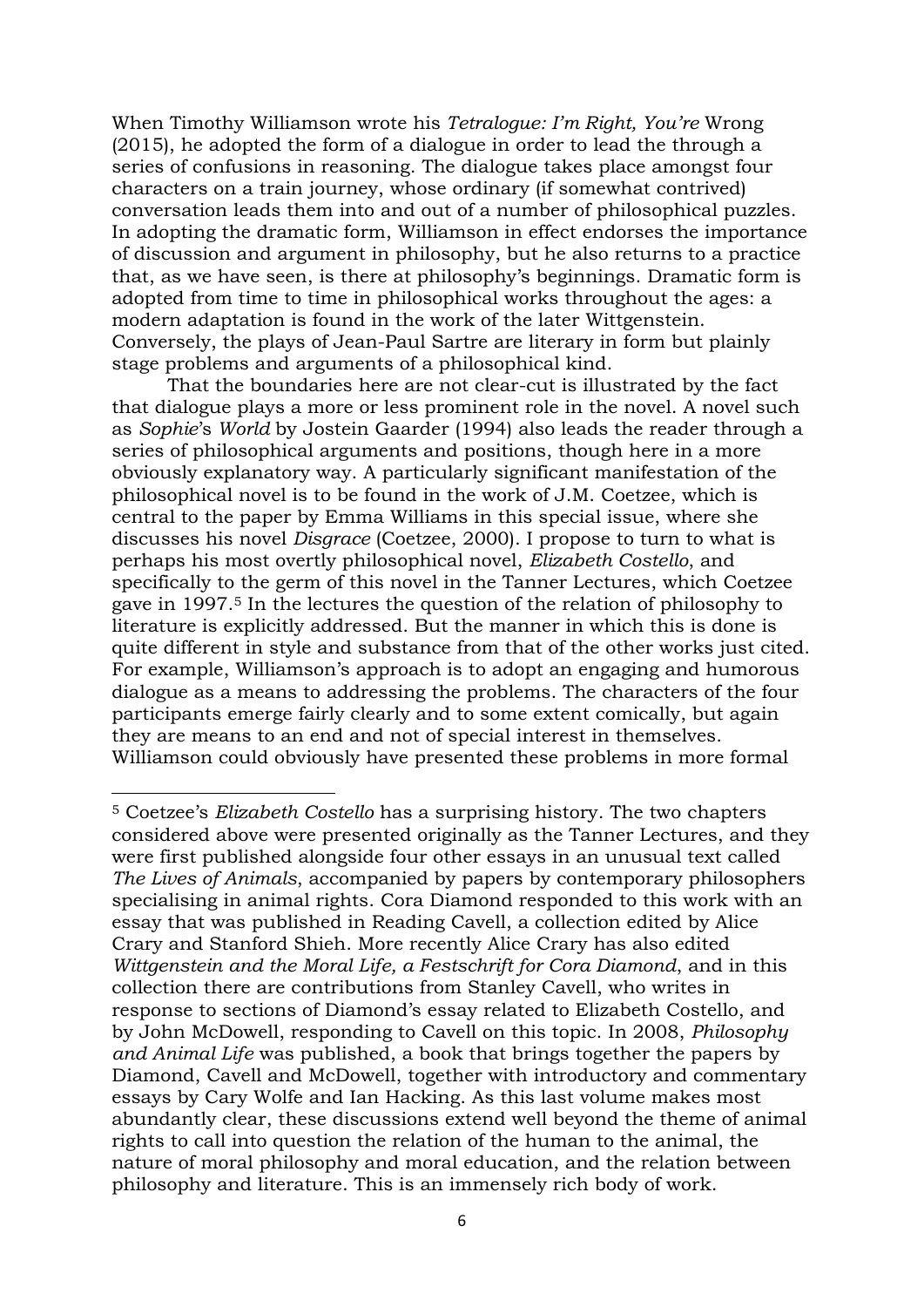terms, and so the dialogue is used primarily to provide an accessible and agreeable way into them. If, in this case, the relation between the literary elements (the scripting of the drama, the drawing of character, the touches of humour) and the philosophical questions that are addressed can be described as an external one, the relation between the telling of the story and the substance of the ideas in the case of Coetzee is internal. Thus, the realisation of the character of Elizabeth Costello is integral to the depiction of the philosophical questions raised and to the way that these are experienced by the reader. The words spoken are crucial to her sense of the situation that confronts her and to her manner of engaging with it. Having written about the story elsewhere (Standish, 2009), I do not propose to discuss it at length here, but a little further explanation and an example will help to illustrate this.

The titles of the two lectures that Coetzee gave were "The Philosophers and the Animals" and "The Poets and the Animals", which immediately indicates his preoccupation with our central theme. His manner of doing this also involved genre-bending in at least two ways.<sup>6</sup> In the first place, the expectation of those who are invited to present Tanner Lectures is that the speaker give lectures! But Coetzee used the occasion to tell a story. In the second, the substance of his story concerns an elderly Australian novelist, Elizabeth Costello, who herself is invited to give prestigious at an American University. It is expected that she will speak on feminism and the novel or on postcolonial fiction, but to her hosts' surprise, and provoking a degree of embarrassment, she subverts the occasion by speaking instead of the evils of the industrial production of animals for human use. The story combines parts of Elizabeth's main lecture and the ensuing questions with a formal dinner-party with members of the Philosophy Department and senior colleagues, and with a seminar to the English Department the following day – all interspersed with details of Elizabeth's stay with her son, John, and his family, beginning with his meeting her at the airport on her arrival and ending with their return to the airport at the end of her visit. There are tense domestic moments relating to what food is to be on the table and what the children are to be given to eat, and these are interlaced with her daughterin-law Norma's scarcely disguised irritation at what she perceives to be the cranky nature of Elizabeth's ideas. Norma is herself a philosopher and, as her name indicates, a representative of moral philosophy-as-usual. Moreover, the various names that are brought to the debate include those of the non-fictional protagonists in the literature, ranging from Peter Singer, Mary Midgely, and Thomas Nagel, to Franz Kafka, Ted Hughes, and Jonathan Swift.

This explanation is sufficient to indicate Elizabeth's preoccupation – indeed obsession – with her topic. It does not begin to show the range of that concern, because the matter of the treatment of animals opens onto broader questions of human-animal relations, including questions about what it is

1

<sup>6</sup> In *Elizabeth Costello*, the novel, there is also a jump across ontological categories, when Elizabeth is said to have had an affair with Robert Duncan, the Black Mountain poet.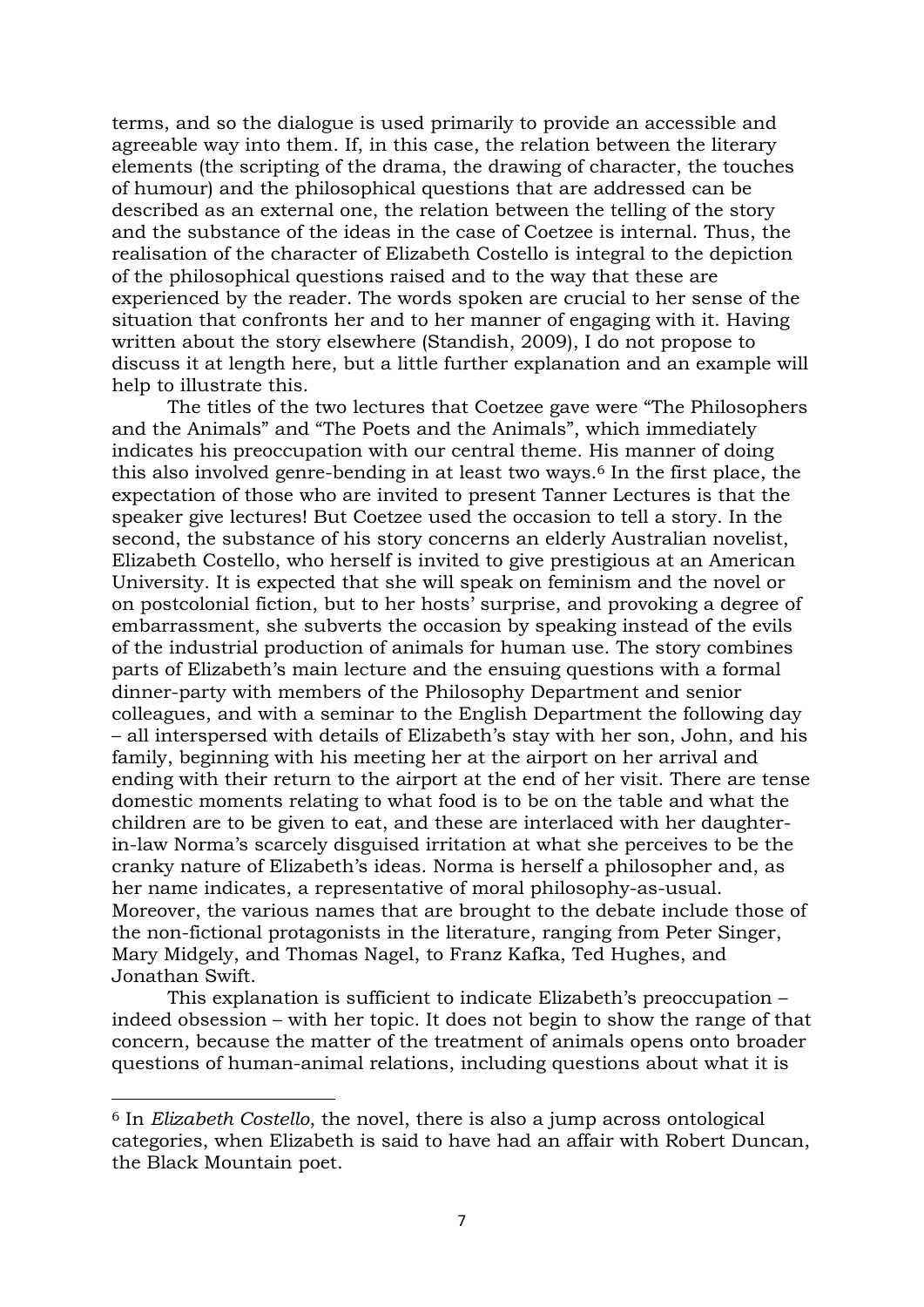to be human, in ways that move well beyond purely intellectual engagement to touch the very core of her being, insistently impressing these questions upon the reader. As the title of Stephen Mulhall's eloquent and erudite study indicates (2008), the figure of the 'wounded animal' functions not only as a metonym for the industrial maltreatment of animals but also as an intimation of something in the human condition itself, represented especially perhaps in the female human condition.

Coetzee's prose is celebrated for its economy of style, with sparse indications of authorial point of view, and, in this case, with a central character who is viewed sympathetically but with a detachment that matches the lack of warmth she imparts. When her son kisses her (he has not seen her for two years), he remembers the familiar smell of cold cream on her face. What is clear is that, in her lecture and subsequent discussions, Elizabeth is straining at the limits of expression, an excess that apparently seems necessary if she is to be true to her inmost conviction: to respond reasonably to what she perceives involves defying the protocols of reasoned argument as normally understood. It is an aspect of this expressive excess that provides the example I want to consider, for this in a sense is the crisis point in the story.

The climax of her condemnation of the meat industry comes with these words:

I was taken on a drive around Waltham this morning. It seems a pleasant enough town. I saw no horrors, no drug-testing laboratories, no factory farms, no abattoirs. Yet I am sure they are here. They must be. They simply do not advertise themselves. They are all around us as I speak, only we do not, in a certain sense, know about them.

Let me say it openly: we are surrounded by an enterprise of degradation, cruelty, and killing which rivals anything that the Third Reich was capable of, indeed dwarfs it, in that ours is an enterprise without end, self-regenerating, bringing rabbits, rats, poultry, livestock ceaselessly into the world for the purpose of killing them.

Fully aware that there will be shock at what she has said, and anticipating that, having offended her audience's sense of decorum, she will be charged with tastelessness, she continues defiantly:

And to split hairs, to claim that there is no comparison, that Treblinka was so to speak a metaphysical enterprise dedicated to nothing but death and annihilation while the meat industry is ultimately devoted to life (once its victims are dead, after all, it does not burn them to ash or bury them but on the contrary cuts them up and refrigerates and packs them so that they can be consumed in the comfort of our homes) is as little consolation to those victims as it would have been — pardon the tastelessness of the following — to ask the dead of Treblinka to excuse their killers because their body-fat was needed to make soap and their hair to stuff mattresses with.

Pardon me, I repeat. That is the last cheap point I will be scoring. I know how talk of this kind polarizes people, and cheap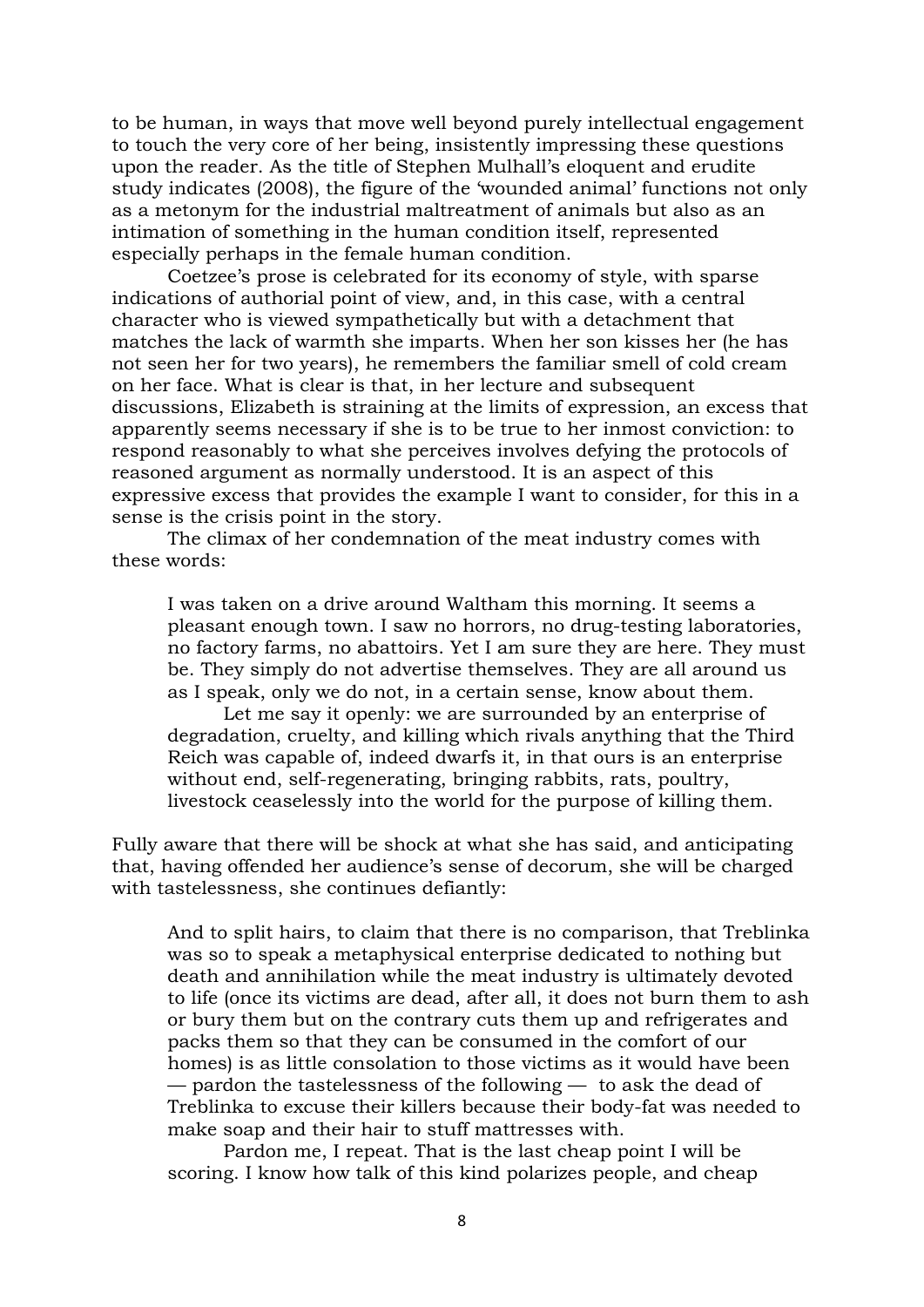point-scoring only makes it worse. I want to find a way of speaking to fellow human beings that will be cool rather than heated, philosophical rather than polemical, that will bring enlightenment rather than seeking to divide us into the righteous and the sinners, the saved and the damned, the sheep and the goats.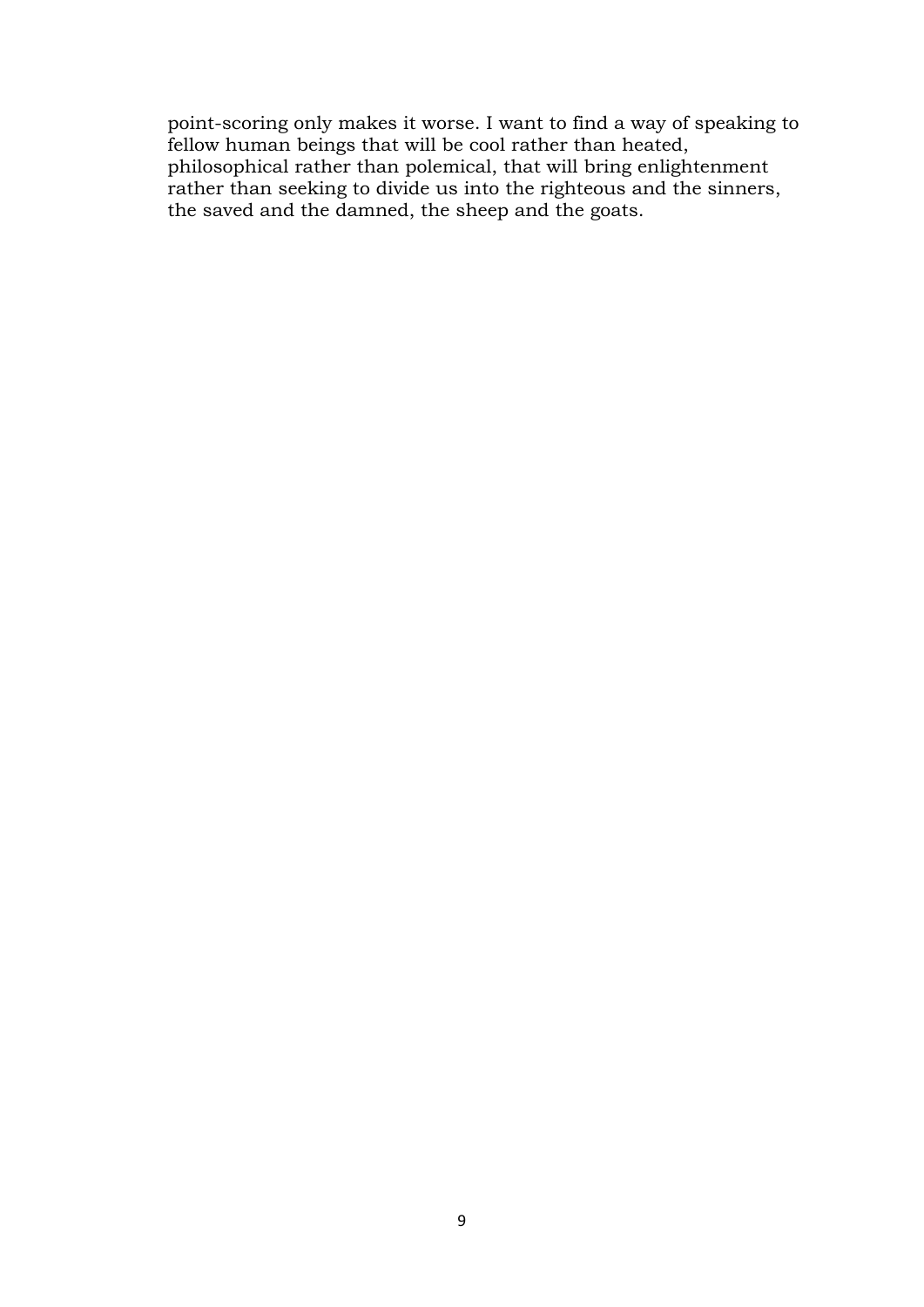At the dinner-party that is arranged in her honour for the evening of the lecture, there is an empty space at the table because one guest has not come. This is Abraham Stern. Subsequently, Elizabeth receives a letter from him, in which he explains his decision not to attend:

You took over for your own purposes the familiar comparison between the murdered Jews of Europe and slaughtered cattle. The Jews died like cattle, therefore cattle die like Jews, you say. That is a trick with words which I will not accept. You misunderstand the nature of likenesses; I would even say you misunderstand wilfully, to the point of blasphemy. Man is made in the likeness of God. But God does not have the likeness of man. If Jews are treated like cattle, it does not follow that cattle are treated like Jews. The inversion insults the memory of the dead. It also trades on the horrors of the camps in a cheap way.

The remainder of the story returns again and again to questions of the appropriateness of expression, especially regarding one's inmost thoughts, and this is played out in the domestic and the more public scene. Indeed, they are intertwined. The search for expression, the ability to speak in your own voice, to say what you mean, is there with particular poignancy where experience itself – whether one's own or that of others, and whether related to headline issues such as her lecture raises or the nuances of domestic relationships – seems to defy description, where one runs up against the limits of language.

Clearly this is to describe rather than to justify the thoughts that Elizabeth has and into which, up to a point, Coetzee draws the reader. What is apparent is that such thoughts – this preoccupation with the limits of expression and with the need sometimes to go beyond the apparent proprieties of expression and familiar criteria of meaningfulness – is likely to remain opaque to anyone who takes sense-making to require the availability of means of verification.

But let me juxtapose this brief account of Coetzee's Elizabeth Costello against a further example, this time not drawn from a work of fiction.

## **The logical discipline of philosophy of education**

Some years ago, my attention was drawn to an article by John Wilson, to which I was encouraged to write a response. The article lamented what it took to be the lack of coherence in the philosophy of education in terms of both its substance and its methods of enquiry. Supposedly bewildered by the variety of titles at a recent conference of the Philosophy of Education Society of Great Britain (exemplified by 'Foucauldian influences in the turn to narrative therapy', 'The Promise of Bildung', 'Waiting on the Web', and 'Reconsideration of Rorty's view of the liberal ironist as the post-modern ideal of the educated'), Wilson reasserted his conviction that the philosophy of education is a logical discipline whose purpose is 'the discovery, and perhaps also the creation, of logical distinctions which are time-free and culture-free, and hence not in the normal sense of the term "empirical"'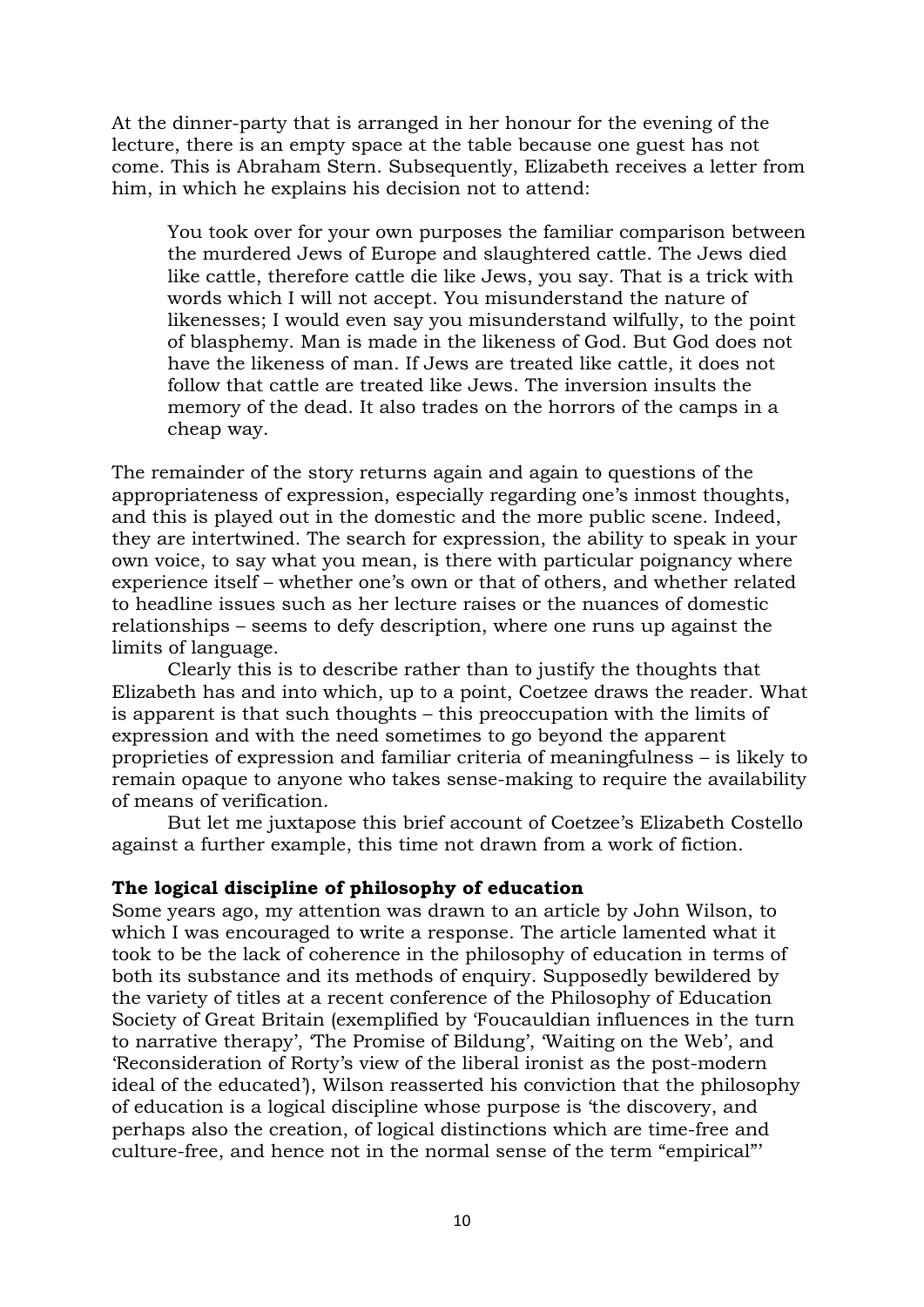(Wilson, 2003, p. 288). This, fundamentally, was the only thing he thought it could do.

In his many books and articles, Wilson's approach and style were consistent, attempting to bring clarity to fundamental concepts but also honouring the tradition of philosophical writing illustrated above by Ayer and aspiring to its level of argument. As with Ayer on occasion, with Wilson more frequently, this writing was not without its rhetorical flourishes and humour, and this was certainly true of the article in question. Indeed, in the response I eventually published, I wrote the following:

the charge of being prosaic is plainly one that cannot stick with Wilson, as his penchant for rhetorical flourish and elaboration makes clear. He is not above acknowledging the 'cheap shots' that he sometimes deploys (p. 281), and his paper is not necessarily the worse for this. At times his writing is amusing—when, for example, in distinguishing paradigm from borderline cases, he tells us of the manufacturers of waders for Baptist ministers practising total immersion who claimed to be working 'in the field of religion' (p. 290). The humour is sustained, though perhaps becomes a little laboured, when, in illustrating the confusion of librarians about which books to put on the philosophy shelves, he imagines finding Ada Astrologue's *Afterthoughts on the Afterlife* alongside works by respectable philosophers (p. 281). At times this goes badly wrong: the sense of the obscene provoked by his observation that 'if someone said that he was engaged in education when in fact he was massacring Jews or eating fish and chips, we should think that his dictionary (if not his head) needed examination' (p. 290) is not alleviated, a page later, when he writes: 'if someone said that his conception of education involved massacring all first‐born, like Herod, we should not understand him' (p. 291). While one may recoil at these examples, it is to be remembered that there is nothing wrong with the *logic* of the argument. From a logical point of view there *could* be no objection. But it is not sufficient to think of these formulations merely as a temporary lapse of common‐room wit. Does this not say something about the limitations of taking the logic of value‐judgements as the sole means of addressing questions of value? (Standish, 2005, p. 274)

In late August 2003, when I was in the throes of writing my response, and just months after the publication of the paper in question, John Wilson died suddenly of a heart-attack. I had known him for many years – not well, but I liked him well enough. The sad news of his death certainly threw me into doubt about whether to go ahead with the paper I was writing, and certainly I delayed for some time. I was fairly confident, however, that he was not the kind of person who would have wanted criticism to be withdrawn or mollified under these circumstances, and eventually my paper was written and published – in fact, alongside other papers paying tribute to Wilson.

The reason for mentioning it here is, of course, the coincidence in the excess of expression – in one case conceived in a work of literature, a fictional work, and in the other in a philosophical essay. There are certainly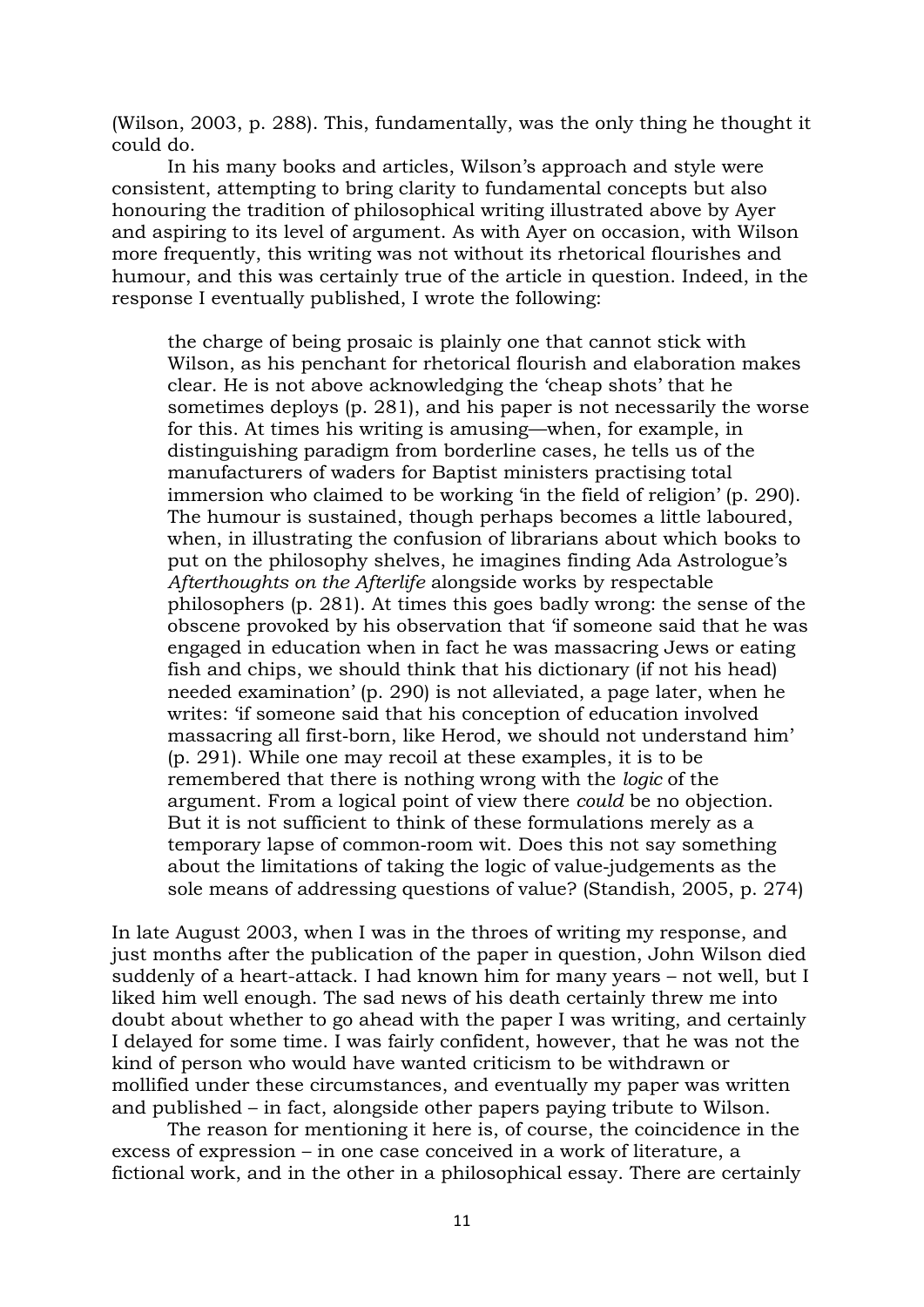differences between the cases. Wilson is making a logical point, and the hyperbole is designed to underscore the absurdity of extending the boundaries of a concept indiscriminately. It follows, as I have shown, a series of flourishes whose casual comedy lies in their absurdity. Elizabeth Costello is in earnest: she argues for the validity of her comparison in defiance of – and perhaps because of – the predictable reaction that this is monstrous.<sup>7</sup> Moreover, it is reasonable to think that Elizabeth believes the apparent monstrosity of her comparison to be called for by the moral outrage of the abattoirs. I do not doubt Wilson's sincerity in the case he presents, though I imagine that, on his own conception of philosophical argument, the imagery employed might well have been cut without significant loss to want he wants to say. I do not doubt Elizabeth Costello's sincerity, whether or not she is mad, as her daughter-in-law sometimes thinks, but in her case this excessive speech is internal to what she has to say, and, that is, to what she feels most deeply.

In both cases, the response must surely be one of recoil, whether the cause of recoil is to be described in terms of egregious lapses of good taste or seen, with Stern, as a kind of blasphemy. Matters of taste, as Kant saw, may have rather more importance than is apparent at first sight. There is no argument to be refuted here, and to insist that there is, is surely to miss the point. The exercise of reason will require acceptance of the fact that what matters in these cases cannot become apparent without appeal to a sensibility, to the capacity for the reader to be affected. How does it complicate the reader's response that the source in one case is a fictional work, in the other something that actually happened? How is this response further affected by my recounting of the two examples in juxtaposition?

## **Fantasy, reality, and the failures of expression**

Let me refer once again to the paper by Richard Smith. At an early point in his discussion, he makes the point that no particular argument or opinion voiced by the characters in Plato's dialogues can be assume to express Plato's own views, any more than it can be assumed that Shakeseare's characters speak for him. By way of illustration he directs us to the familiar catalogue of advice that Polonius gives to his son, Laetes, on the latter's departure for Germany. The high point in that advice is found in the following lines:

This above all: to thine own self be true, And it must follow, as the night the day, Thou canst not then be false to any man.

**.** 

(Act 1, sc. 3, ll. 78–82)

<sup>7</sup> As a number of commentators have noticed, and as was surely apparent to Coetzee, Heidegger draws a similar analogy in his 'The Question Concerning Technology' ('Agriculture is now a mechanized food industry. As for its essence, it is the same as the manufacture of corpses in the gas chambers and the death camps, the same thing as the blockades and the reduction of countries to famine, the same thing as the manufacture of hydrogen bombs').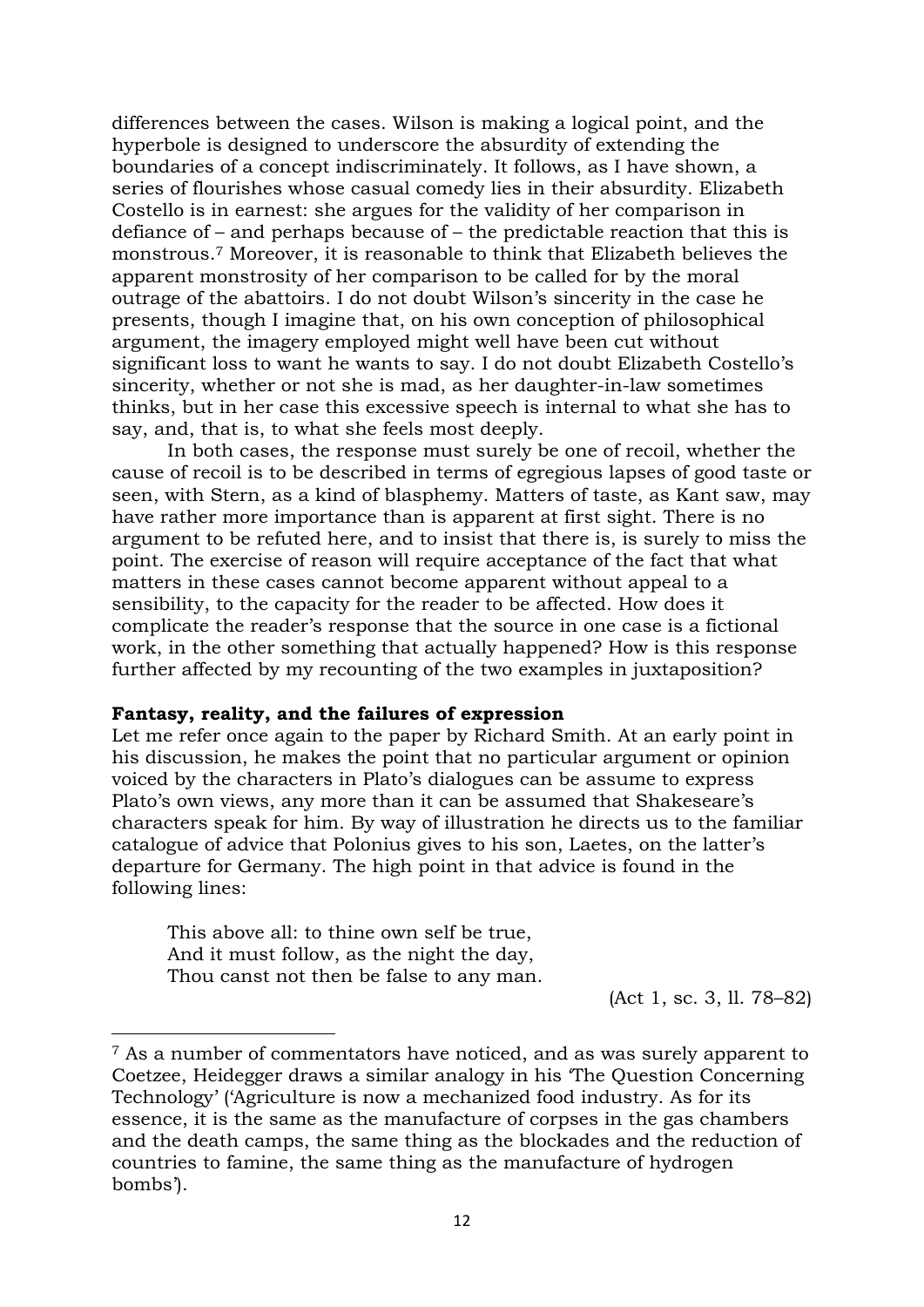Smith is dismissive of the advice as both nonsense and sententious, and both criticisms are sound. But the dismissal brushes over, to some extent the power the cliché has come to have, as an expression of a certain conception of authenticity. This is surely a debased concept of authenticity, but it is one that, for example, David Cooper exploits in seeking to evoke the sense of authenticity that he finds in Nietzsche's work (Cooper, 1983): Cooper identifies a notion of authenticity that he characterises as a Polonian sense of correspondence with one's nature in contrast to one that is found in the sense of the creative and dynamic nature of a human life, as if in the creation of a work of art. In fact, Polonius' moralising plays a dynamic role *Hamlet* because, however reasonable the precepts he espouses may be thought by some to be, they prove inadequate for the situation in which Hamlet finds himself. That that situation – he is caught, amongst other things, between a medieval and modern world-orders, and between Catholicism and Protestantism – leaves him in a state of inertia and inexpressiveness is central to the plot and themes of the play, and internal also to what it is to be a subject in the modern world, where the sense of what it is to *be* a human being is opened in new ways. 8

Inertia is seen in the many ways in which he delays in confronting the situation and seeking revenge, and hence in achieving some resolution. His inexpressiveness is not exactly a failure to speak. At times he is formidable – taunting and manipulating Rosencrantz and Guildenstern with feigned madness, and troubling Ophelia in ways that more or less drive her mad. The inexpressiveness is then not so much a failure to speak but a failure to find what he wants to say, or a failure to feel conviction in his words and expressions, to feel those words to be apt. Looking at the rehearsals of the troupe of players ostensibly employed to entertain the kind and queen, and looking especially at the player's display of grief as he recounts the death of Hecuba, Hamlet remarks:

What's Hecuba to him, or he to Hecuba, That he should weep for her? What would he do Had he the motive and the cue for passion That I have? He would drown the stage with tears.

(*Hamlet*, Act 2, Sc. ii).

<sup>8</sup> Rosencrantz and Guildenstern are waiting as Hamlet muses: 'What a piece of work is a man! how noble in reason!

how infinite in faculty! in form and moving how

**.** 

- express and admirable! in action how like an angel!
- in apprehension how like a god! the beauty of the
- world! the paragon of animals! And yet, to me,

what is this quintessence of dust? man delights not

me: no, nor woman neither, though by your smiling

you seem to say so' (*Hamlet*, Act 2, sc. 2, ll. 295-302).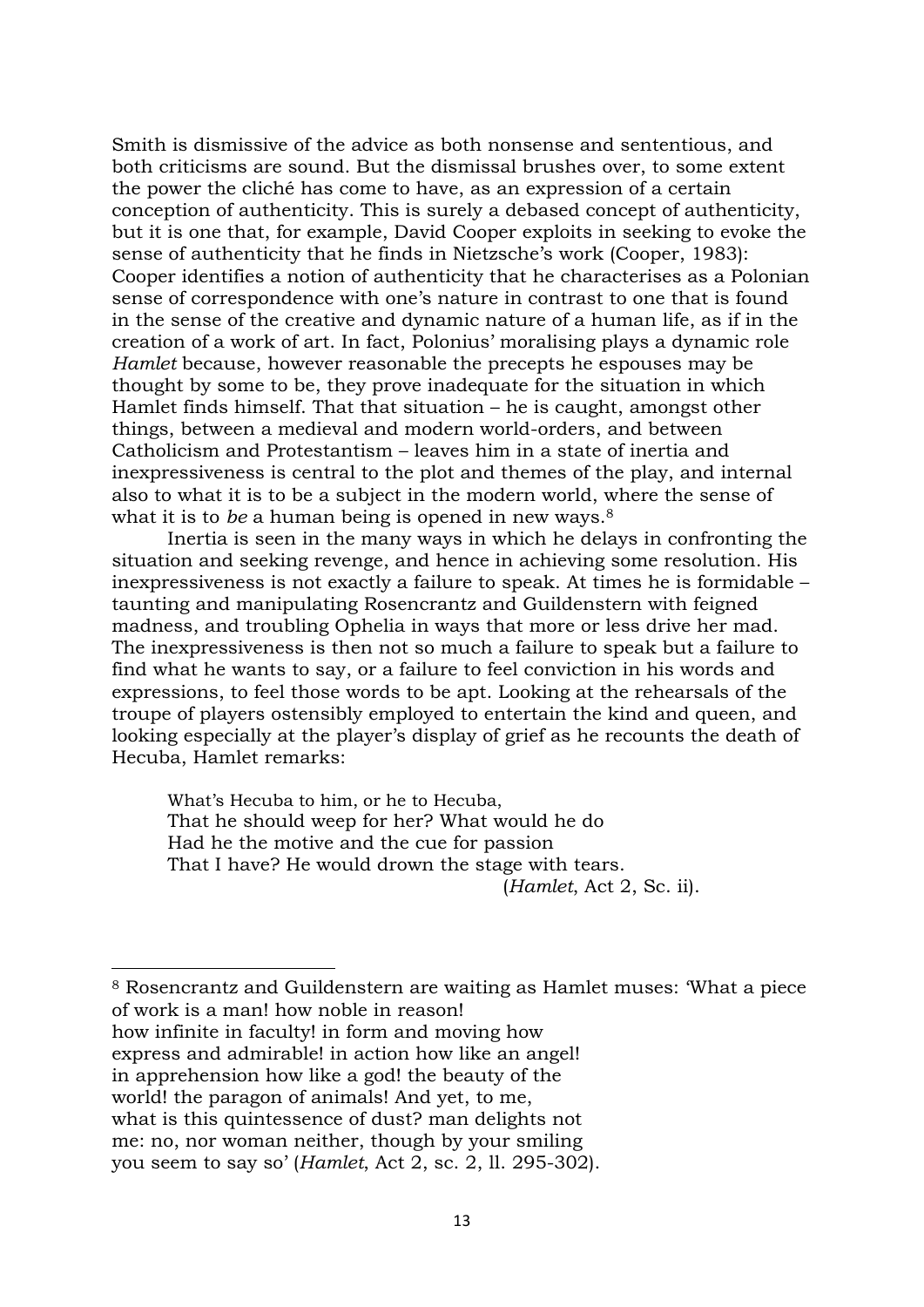What is Hecuba to him? What is Elizabeth Costello to me or to you?

The negativity in Hamlet reaches its classic expression in a soliloquy that turns upon the verb 'to be'. To be or not to be, that is the question'  $-$  a line difficult to translate in so many languages, a line whose resonance hangs in part on the oddness of the verb when not in its predicatory but its existential sense. And is the actor, whose expression is so convincing, somehow closer to this elusive sense of what it is to be or not to be? After all, is it not on the strength of such performances that we garner our sense of what the real thing must be? And today, bombarded with fictions, with images of images, is it not likely that our expression seems required to meet the standard of our fictions. Hence, Hamlet is at a loss, condemned to a kind of inexpression. And hence, in the 20<sup>th</sup> century, T.S. Eliot realises something like this in the condition of the ordinary man, for whom the overwhelming standing question is whether he can somehow finally bring things together, see it whole, and say how it is:

Among the porcelain, among some talk of you and me, Would it have been worth while, 90 To have bitten off the matter with a smile, To have squeezed the universe into a ball To roll it toward some overwhelming question, To say: 'I am Lazarus, come from the dead, Come back to tell you all, I shall tell you all' If one, settling a pillow by her head, Should say, 'That is not what I meant at all. That is not it, at all.' And would it have been worth it, after all, Would it have been worth while,  $100$ After the sunsets and the dooryards and the sprinkled streets, After the novels, after the teacups, after the skirts that trail along the floor— And this, and so much more?— It is impossible to say just what I mean! But as if a magic lantern threw the nerves in patterns on a screen: Would it have been worth while If one, settling a pillow or throwing off a shawl, And turning toward the window, should say: "That is not it at all, That is not what I meant, at all." 110

Expression fails. You speak, but it is not quite what you intended. You struggle for expression and risk your words, but the blank face or polite smile responds in return: 'I don't understand what you are trying to say. I don't know what you mean.' And so you do not live up to these fictions, and your words betray you, run away with you. Shying away from the rebuff, you withdraw, settling for a quieter life, a bit-part in the conversation:

No! I am not Prince Hamlet, nor was meant to be;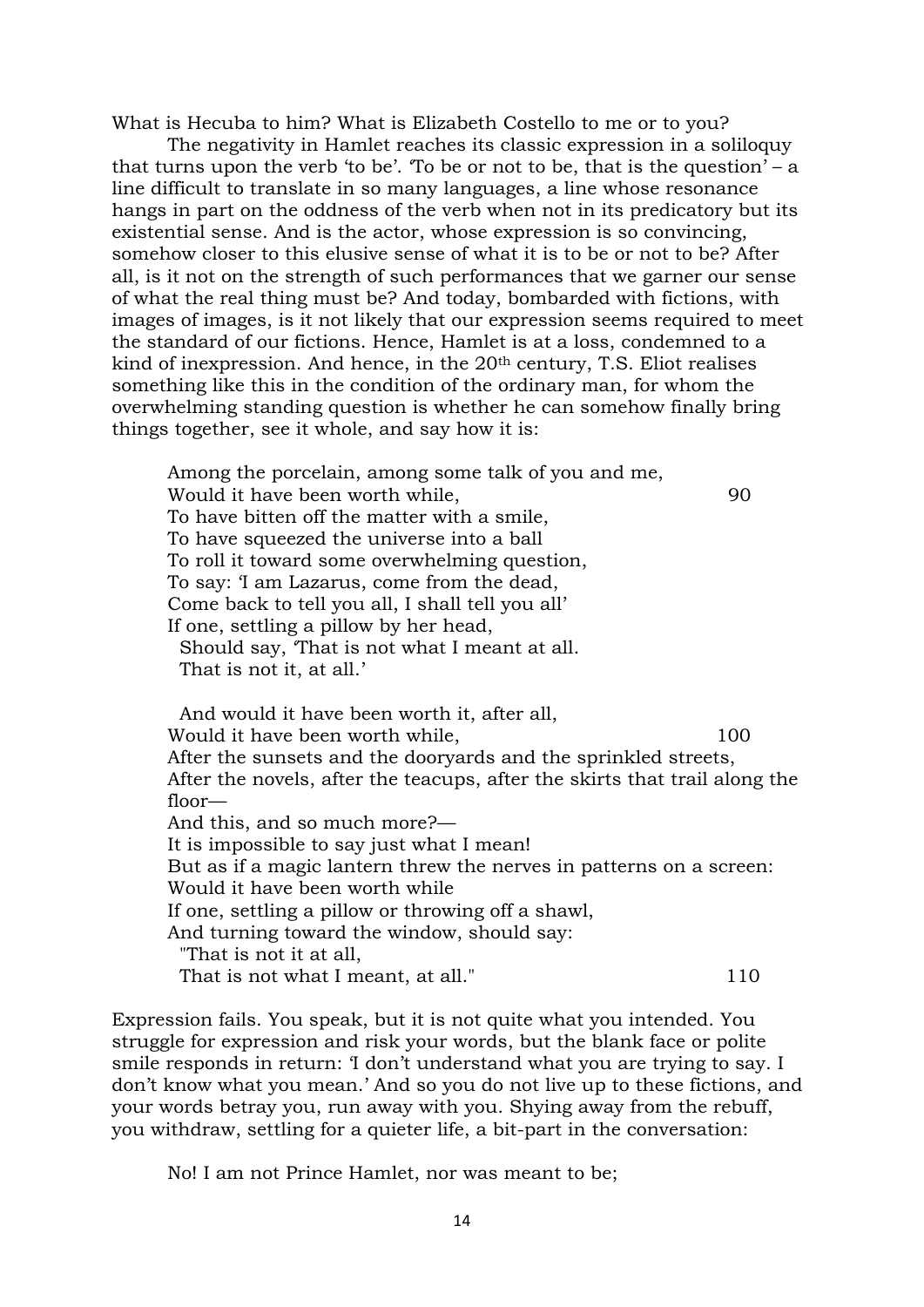Am an attendant lord, one that will do To swell a progress, start a scene or two Advise the prince; no doubt, an easy tool, Deferential, glad to be of use, Politic, cautious, and meticulous; Full of high sentence, but a bit obtuse; At times, indeed, almost ridiculous— Almost, at times, the Fool.

(Eliot, 1915, ll. 89-109)

And here the verb 'to be' is allowed to play more freely. 'No, I am not Prince Hamlet, nor was meant to be Prince Hamlet' – that is, first, I am not fit to live so illustrious a life as that of a prince, and also not fit in the drama to take on quite that role. But then, second, with a different extension: which can also mean 'No, I am am not Prince Hamlet, nor was meant to be *at all!*' I should never have existed. So am I, in the face of this, to be true to myself? Here it is as if inexpressiveness and inertia have lost the patina of the heroic and settled into the mediocrity of modern mass living. Desire for full expression, for an authentication in my own words is fraught with fantasy.

### **Decadence and the sense of the whole**

In the Preface to his *The Quarrel Between Philosophy and Poetry*, Stanley Rosen remarks on a late 20<sup>th</sup> century decline, which he identifies as the 'public repudiation of poetry, in the name of the thesis that philosophy is the technical solution of "puzzles"' (Rosen, 1988, p. vii). The proponents of philosophy understood in this fashion have failed, moreover, to see that their style too is a kind or *poiesis*, which I take to mean that it to produces and installs a particular style of expression and argument and that it does this with a lack of self-awareness, naturalising this style as that inevitable accomplice of the prevailing scientific naturalism. The counterpart to this, on Rosen's view, has been the degeneration of art into postmodernism. In her *Recommencer la Philosophie*, Sandra Laugier charts what she takes to be a decline in aspects of philosophy in the United States, resulting from the filtering out of the broader philosophical project of Jewish emigrés from Europe in the 1930s and 40s and the institutional channelling of reception of their work into more narrow and technical kinds of enquiry. The result of both historical trends has been the undermining of attempts to think in terms of the whole, where the whole is not an agglomeration of parts part more like a holistic surview. To think the relation between philosophy and literature but as a necessary symbiosis, the contemplation of which itself involves a stepping back poetically from the tendency simply to divide and compartmentalise.

My view is that a similar decline has beset thinking in education, a casualty of which has been the humanities. The humanities are now positioned in such a way that they have to justify themselves as worthy of inclusion and as competitors for the space otherwise allocated to science and to more technical kinds of learning. But a robust statement of the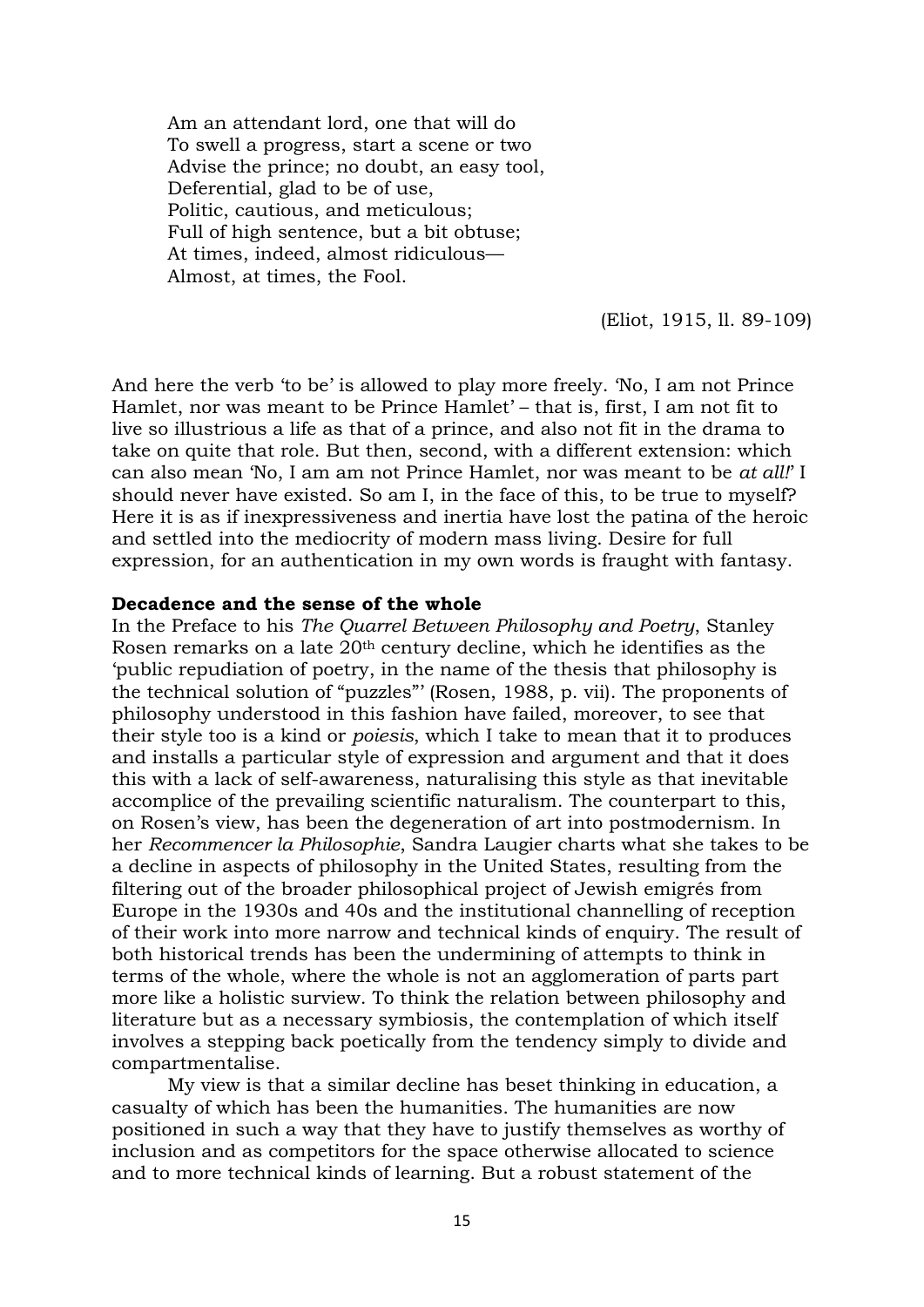humanities would not accept their place in a kind of symmetry with science in education. This is by no means to deny the power and importance of science, but the asymmetry is evident when one considers that the humanities can reflect on themselves and on science alike: in fact they are based upon an orientation towards the whole. The sciences, by contrast, cannot reflect on the humanities because the more systematic ways of reasoning upon which they are based are confined to the objects of their study, the particular circumscribed fields abstracted from experience that comprise physics and biology and the sciences at large.

Given this disparity, it is lamentable that enquiry into education has styled itself insistently and evasively as a social science and that policy is developed on the basis of 'evidence-based practice'. The character of questions concerning the aims of education or the relative value of different kinds of knowledge and practice is inevitably holistic, not technical, and it is the resources of the humanities, not the sciences, that can help us to address these.

From the point of view of students also, a similar decadence is evident. Students at all levels are encouraged to think of their studies in terms of the satisfying of 'criteria', where criteria are understood in a more or less technical way – not as the basis of all human practice, whether explicit or not, but rather as a checklist of points that the student must somehow cover or even recite when they are assessed. This turns learning into the learning of formulaic ways of thinking, in the sciences and the humanities, and it deprives students of the chance to speak for themselves. In its tendency towards giving ready-made answers, it muffles the students' expression. This is likely to be misunderstood if it is thought of as a matter of its stifling their 'creativity' or, as in the contemporary preoccupation with student voice, of not giving everyone a chance to speak. It is to do with presenting students with subject matter that calls for a response in themselves, where the exercise of judgement is crucial to that response, and where the articulation of that response exposes to risk and possible rebuff. That they come to experience and accept this risk, that they sometimes, perhaps often, are thrown back on their words, is part of what it means to take subject matter seriously and to realise how and why it is serious. In regimes of prefigured responses, students are anaesthetised to this. In moral education, Polonius' precepts for living well provide a moralism that prevents the development of moral judgement. This is not just relevant to our confrontation with obvious moral challenges, for it relates to our ordinary lives together, as Coetzee's story brilliantly shows, and to our lives together as political subjects, as Rosen and Stanley Cavell make clear.<sup>9</sup>

<sup>9</sup> Rosen is at pains to argue that the importance attached to the relation between philosophy and poetry in the ancient quarrel in Plato's writings is political and not, say, metaphysical. Cavell is consistently committed to the sense that a democratic politics depends upon voice, which involves the development of sensibility and judgement, and the willingness to risk those judgements in expression, in the ways I have described. See also Standish, 2005.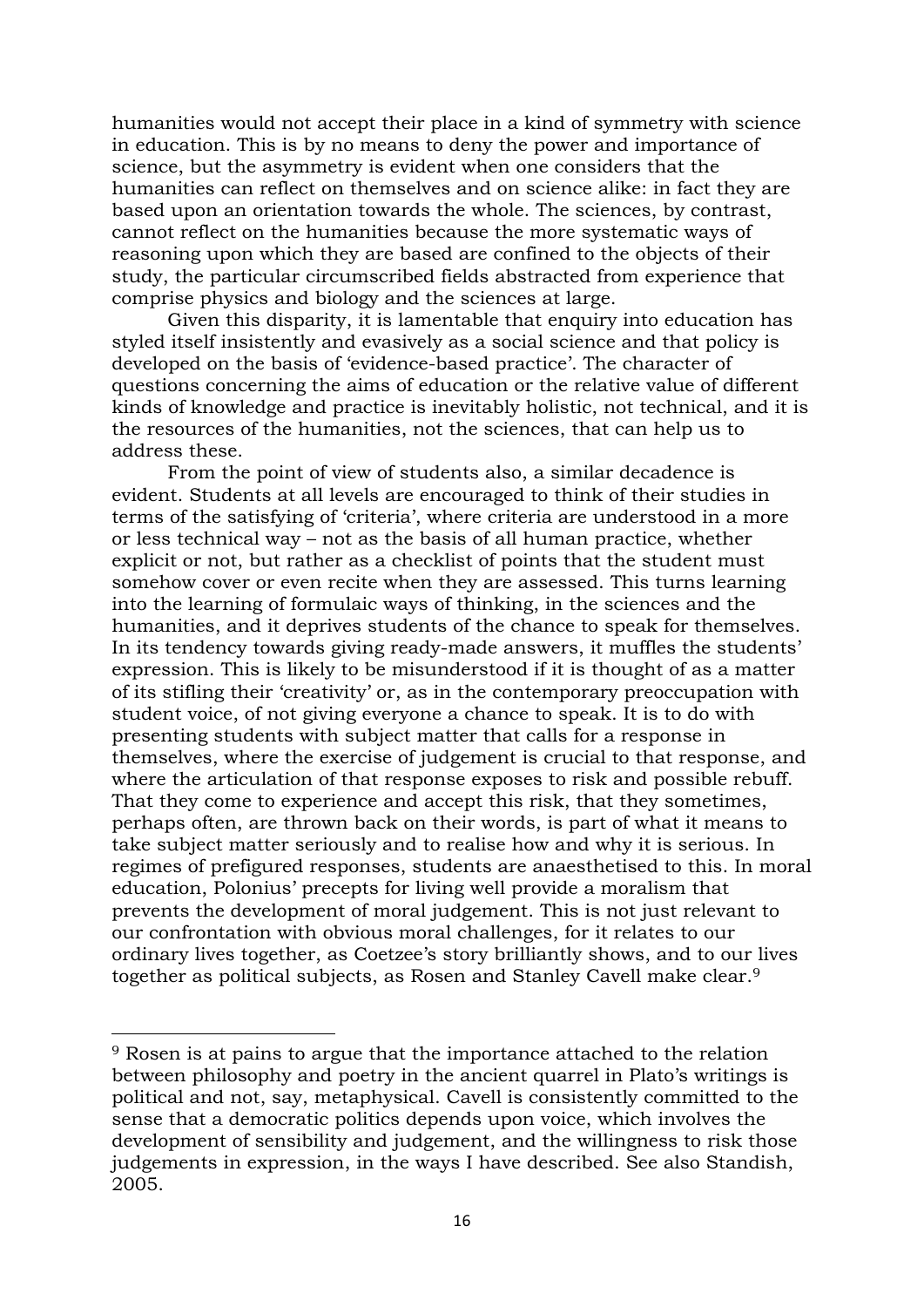The epigraph to this paper – 'But can philosophy become literature and still know itself?' – is the last sentence of *The Claim of Reason* (1979). It reiterates but partly re-places the Delphic injunction ('Know thyself'), retaining the force of this but entirely avoiding the debased self-knowledge that Polonius articulates. At the same time the phrasing touches on an earlier sense of 'becoming' as 'comely' or 'beautiful' and 'suitable'. It does not collapse the distinction but reaffirms the relationship, including its mutual dependence. The unsettledness of this relationship, which is live in Coetzee as it is in Cavell's own work, is suggestive of qualities towards which a nondecadent education might aspire, and it suggests that prospect of a democratic politics, to which the judgement of individuals and their risking of expression are essential. The double genitive in *The Claim of Reason* refers both to my claiming of reason in the judgements and opinions I express and the requirements that reason places on me, requirements to which I am answerable. These requirements will not be purely calculative in kind but will involve the cultivation of judgement and sensibility, and the capacity for recoil, conditions upon which rigour depends. This is the contemporary denial.

### **References**

Ayer, A.J. (1936) *Language, Truth, and Logic* (London, Gollancz).

Blake, N., Smeyers, P., Smith, R., and Standish, P. (1998) *Thinking Again: Education after Postmodernisn* (Westport, CN: Bergin & Garvey).

- Coetzee, J.M. (1997) The Lives of Animals, The Tanner Lectures on Human Values, Princeton University, 15 and 16 October.
- Coetzee, J.M. (2000) *Disgrace: A Novel* (Harmondsworth, Penguin Books).
- Diamond, C. (2008) The Difficulty of Reality and the Difficulty of Philosophy, in S. Cavell *et al.*, *Philsophy and Animal Life* (New York, Columbia University Press).

Cavell, S. (1979) *The Claim of Reason: Wittgenstein, Skepticism, Morality, and Tragedy* (Oxford, UK, Oxford University Press).

Cavell, S., Diamond, C., McDowell, J., Hacking, I., and Wolfe, C. (2008) *Philosophy and Animal Life* (New York, Columbia University Press).

Coetzee, J.M. (2004) Elizabeth Costello (London, Vintage).

Crary, A. (ed.)(2007) Wittgenstein and the Moral Life: Essays in Honor

of Cora Diamond (Cambridge, MA, Massachusetts Institute of

Technology).

Cavell, S. (2007) Companionable Thinking, in A. Crary (ed.)

Wittgenstein and the Moral Life: Essays in Honor of Cora Diamond.

Eliot, T.S. (1915) *The Love-Song of J. Alfred Prufrock*.

Hacking, I. (2008) Deflections, in S. Cavell et al., Philosophy and

Animal Life (New York, Columbia University Press).